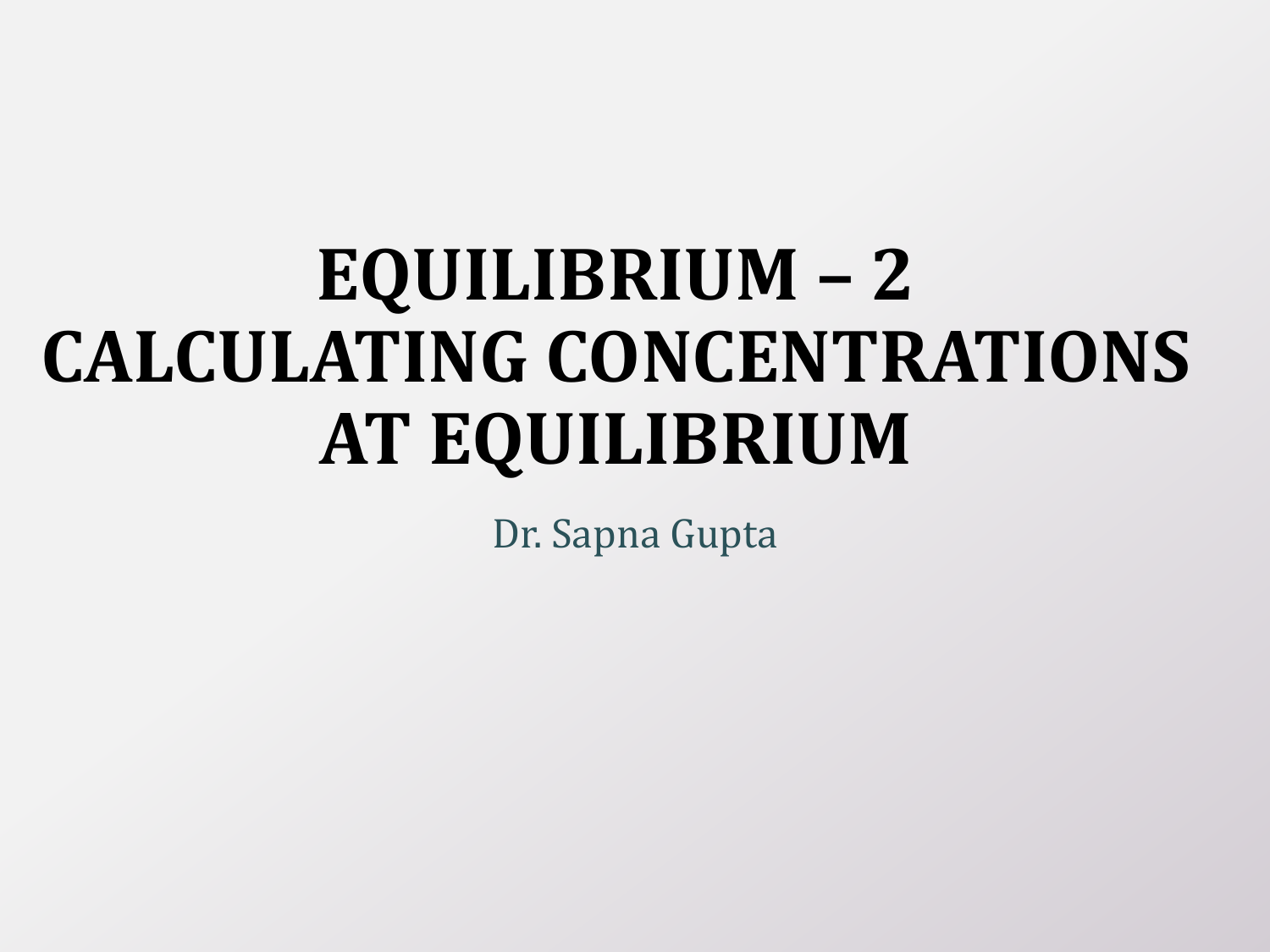## **CALCULATING CONCENTRATIONS**

- Concentrations of chemicals can be calculated.
- Use the ICE method where concentrations of:
- Initial
- Change and at
- Equilibrium are calculated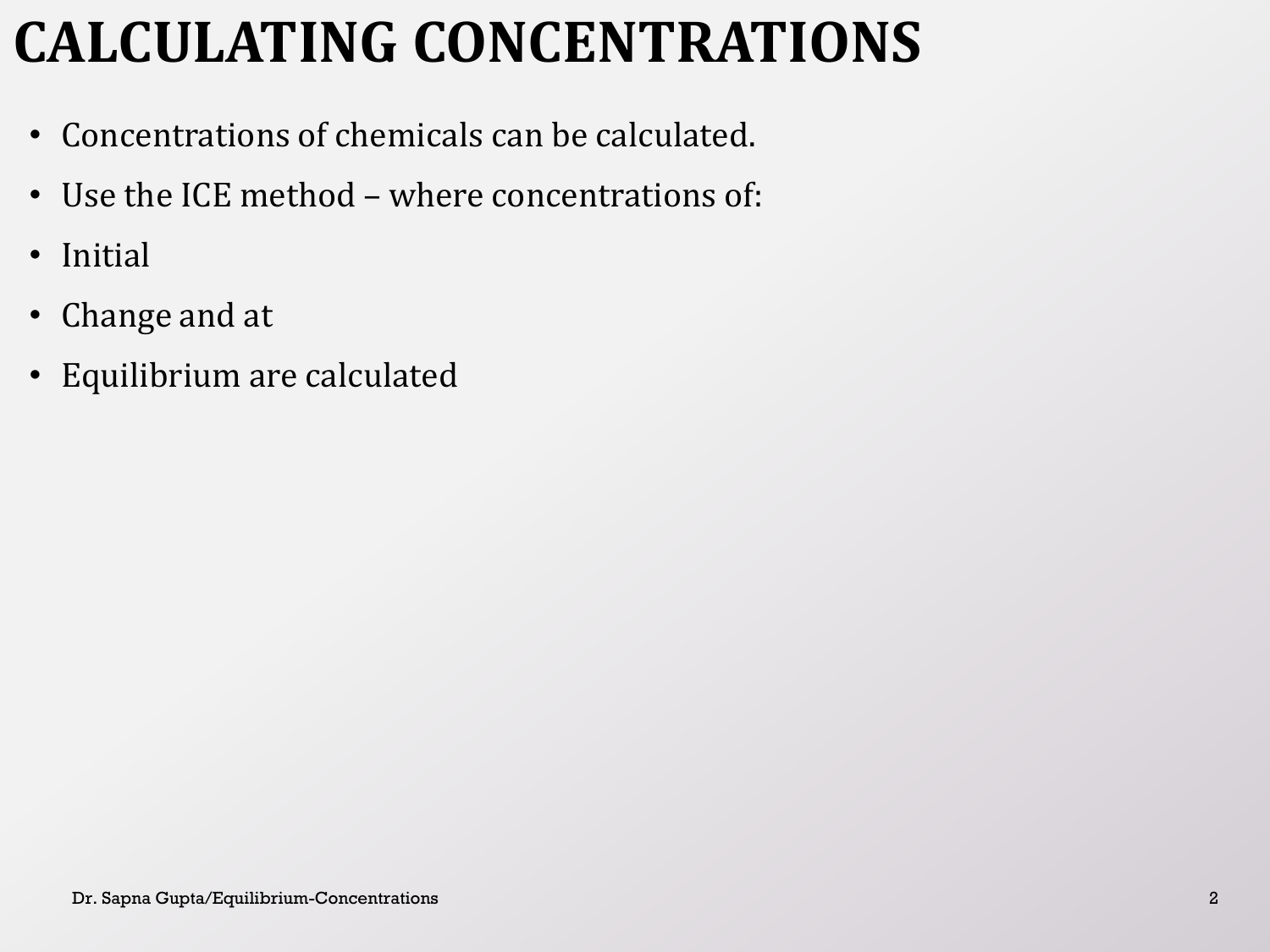### **EXAMPLE: CALCULATING CONC.**

When heated PCl<sub>5</sub>, phosphorus pentachloride, forms PCl<sub>3</sub> and Cl<sub>2</sub> as follows:

 $\text{PCl}_5(g)$   $\longrightarrow$   $\text{PCl}_3(g) + \text{Cl}_2(g)$ 

When 1.00 mol  $\text{PCl}_5$  in a 1.00-L container is allowed to come to equilibrium at a given temperature, the mixture is found to contain 0.135 mol PCl<sub>3</sub>. What is the molar composition of the mixture?

#### **Solution:**

|             | $PCI_5(g)$ | $ PCI_3(g) +  Cl_2(g) $ |       |
|-------------|------------|-------------------------|-------|
| Initial     | 1.00 mol   |                         |       |
| Change      | $-X$       | $+ x$                   | $+ x$ |
| Equilibrium | $1.00 - x$ |                         | X     |

We were told that the equilibrium amount of PCl $_3$  is 0.135 mol.

That means  $x = 0.135$  mol.

Moles  $PCl_5 = 1.00 - 0.135 = 0.87$  mol

Moles  $\text{PCl}_3 = 0.135$  mol

Moles  $Cl<sub>2</sub> = 0.135$  mol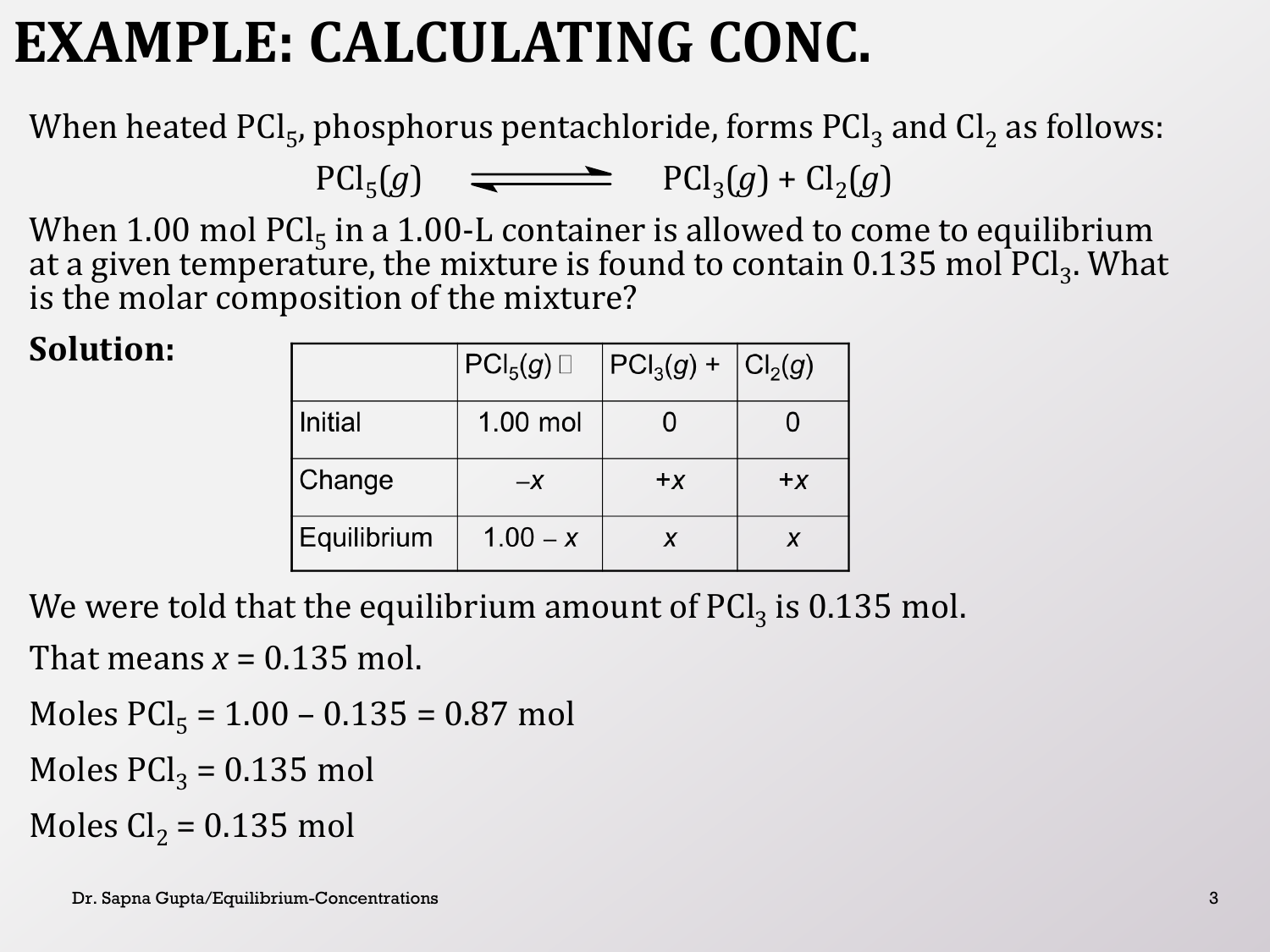### **USING THE ICE METHOD**

Hydrogen iodide decomposes to hydrogen gas and iodine gas.

2HI(*g*)  $\qquad \qquad \Longrightarrow \qquad H_2(g) + I_2(g) K_c = 0.016 \text{ at } 800 \text{ K}$ 

If 0.50 mol HI is placed in a 5.0-L flask, what will be the composition of the equilibrium mixture in molarities?

Solution:

$$
\text{[HII]}_0 = \frac{0.50 \text{ mol}}{5.0 \text{ L}} = 0.10 \text{ M}
$$

|                         | 2HI(g) | $H_2(g) +$        | $I_2(g)$ |
|-------------------------|--------|-------------------|----------|
| Initial                 | 0.10 M | $\mathbf{\Omega}$ |          |
| Change                  | $-2x$  | $+X$              | $+X$     |
| Equilibrium $0.10 - 2x$ |        | X                 | X        |

The 
$$
K_c
$$
 expression is,  $K_c = \frac{[H_2][I_2]}{[H_1]^2}$  0.016 =  $\frac{[x][x]}{[0.10 - 2x]^2} = \frac{x^2}{(0.10 - 2x)^2}$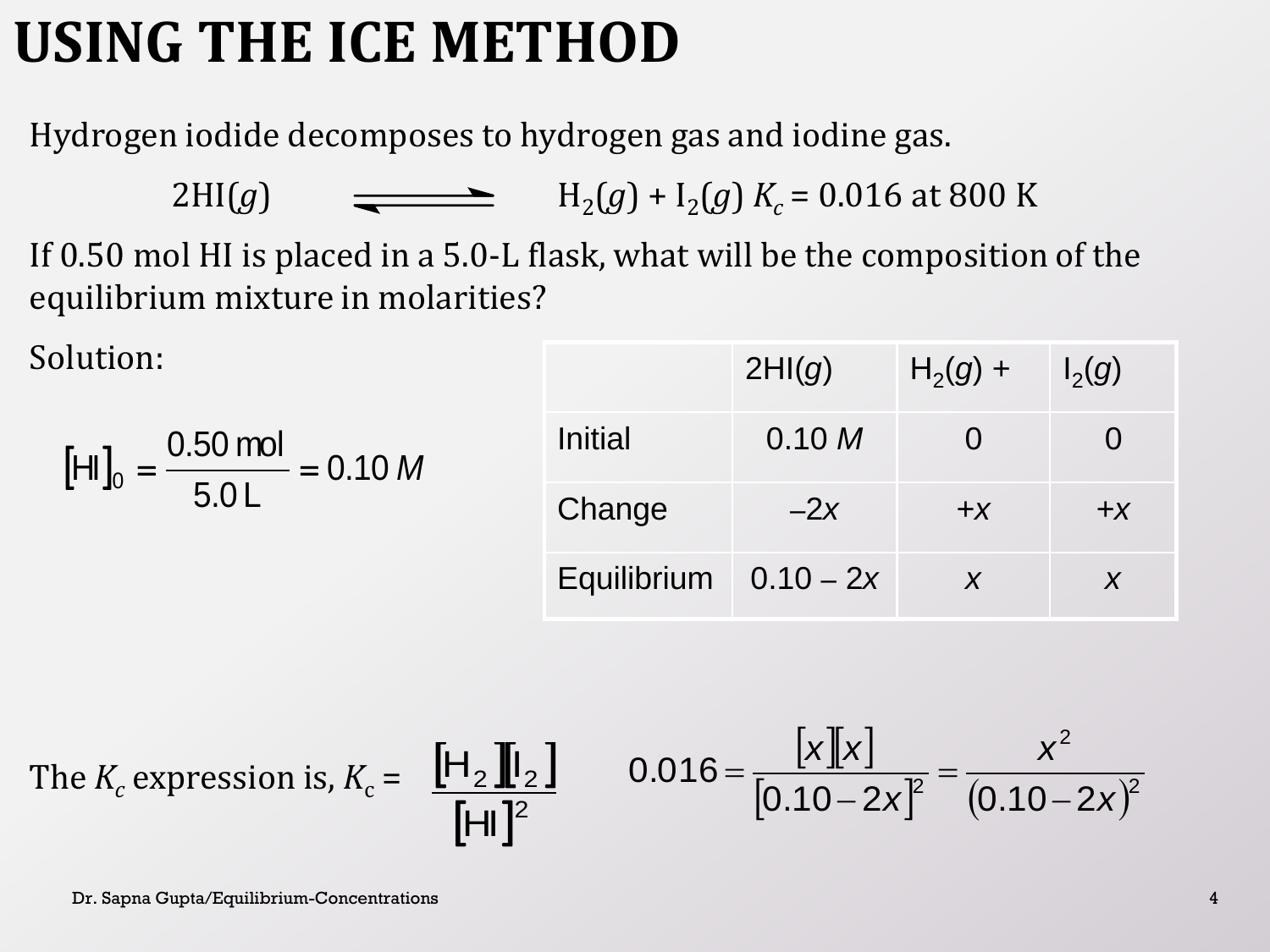### **USING THE ICE METHOD… CONTD…**

Because the right side of the equation is a perfect square, we can take the square root of both sides. *(From previous slide)*

$$
\sqrt{0.016} = \sqrt{\frac{x^2}{(0.10 - 2x)^2}}
$$

$$
0.126 = \frac{x}{(0.10 - 2x)}
$$

$$
0.016 = \frac{[x][x]}{[0.10 - 2x]^2} = \frac{x^2}{(0.10 - 2x)^2}
$$

Substituting:

Solving: 0.126(0.10 – 2*x*) = *x*  $0.0126 - 0.252x = x$ 0.0126 = 1.252*x x* = 0.010 *M*  $[H_2] = [I_2] = x = 0.010$  M

 $[HII] = 0.10 - 2x = 0.10 - 0.020 = 0.08$  *M*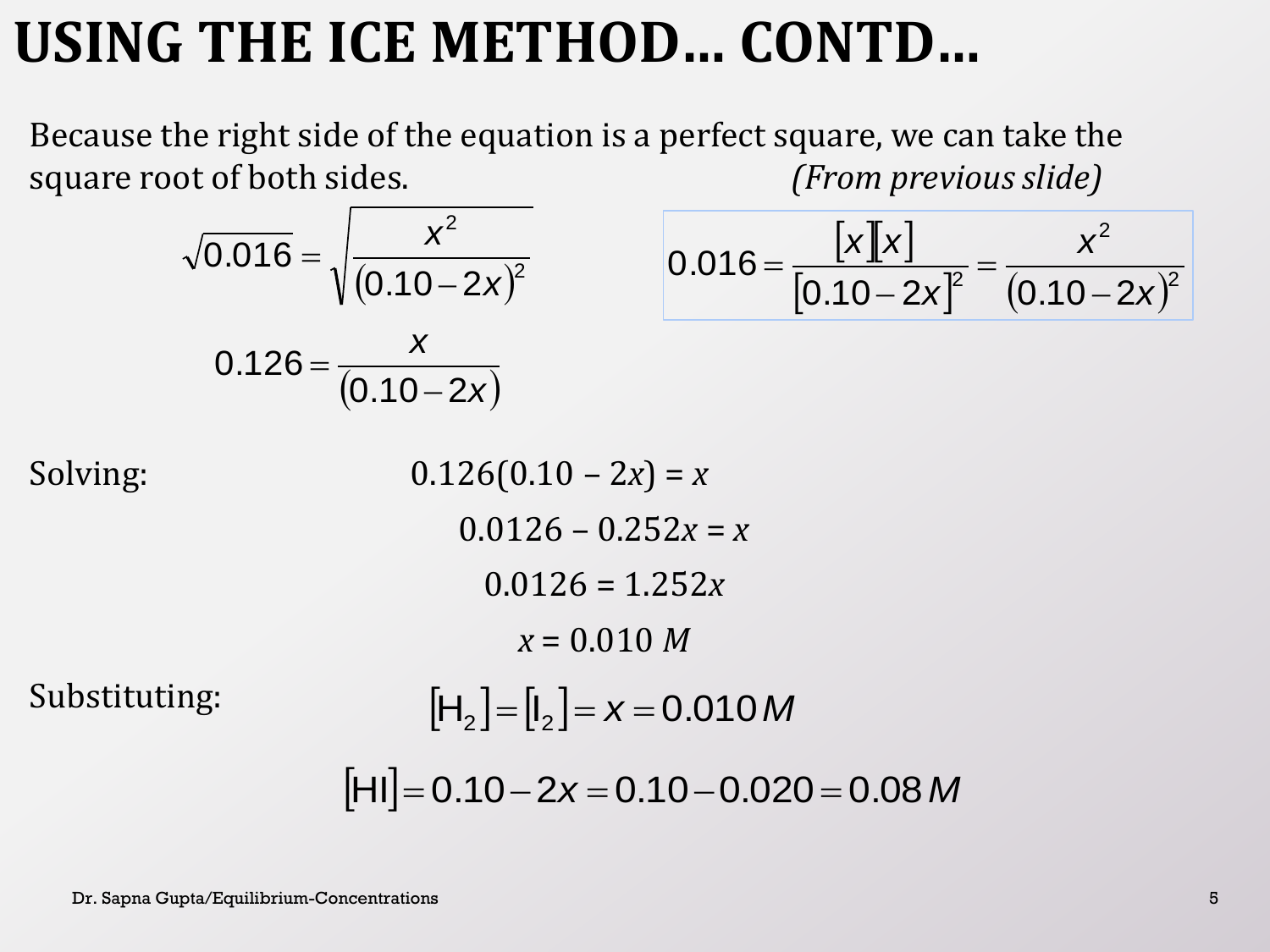#### **WHEN** *K<sup>C</sup>* **EXPRESSION IS NOT SQUARE ROOT**

When the  $K_c$  expression is not a perfect square, the equation must be rearranged to fit the quadratic format:

$$
ax^2 + bx + c = 0
$$

$$
x=\frac{-b\pm\sqrt{b^2-4ac}}{2a}
$$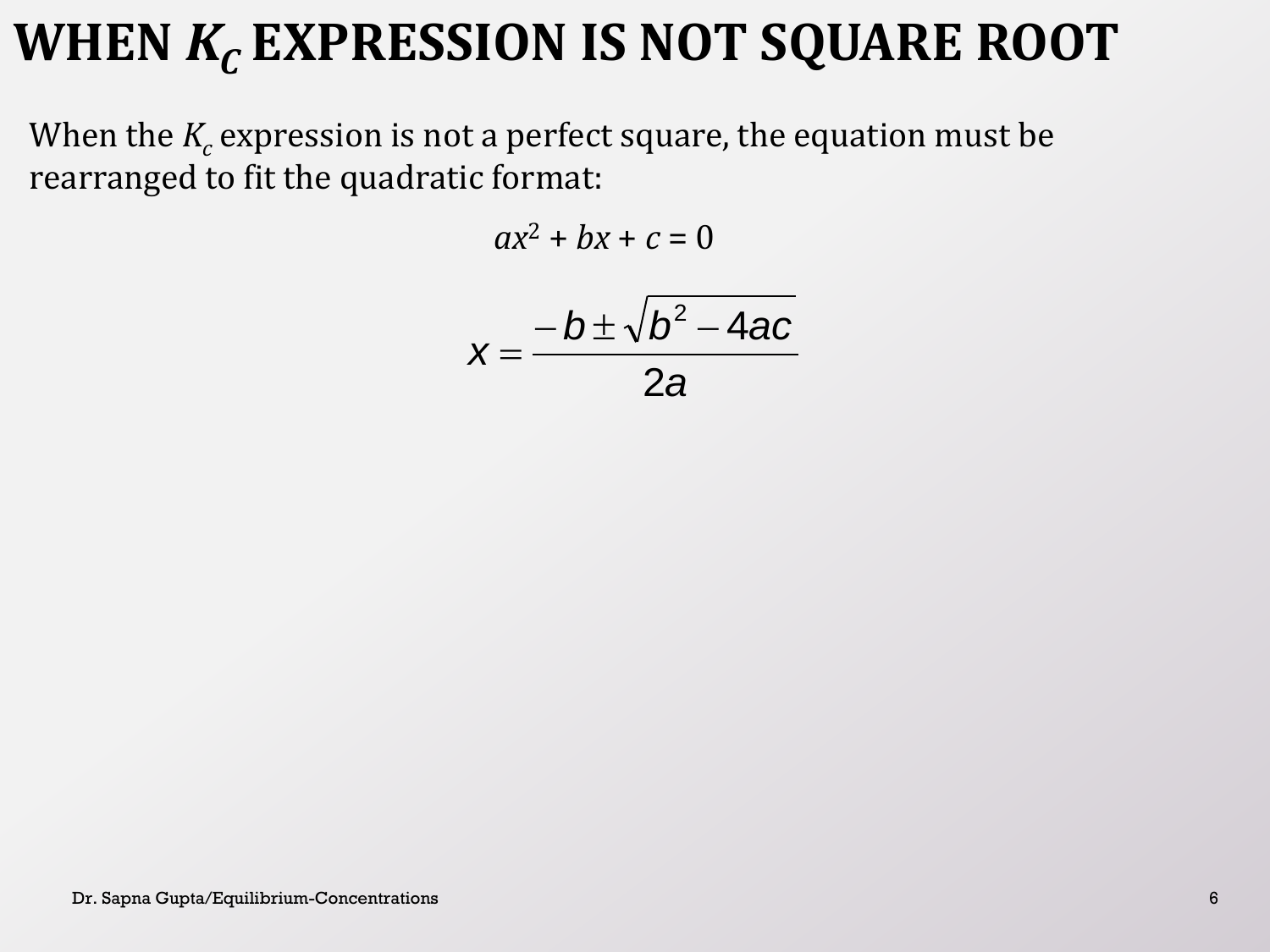#### **EXAMPLE: 1**

 $\rm N_2O_4$  decomposes to  $\rm NO_2$ . The equilibrium reaction in the gas phase is

 $N_2O_4(g)$   $\longrightarrow$   $2NO_2(g)$  At 100°C,  $K_c = 0.36$ .

If a 1.00-L flask initially contains  $0.100~M$  N<sub>2</sub>O<sub>4</sub>, what will be the equilibrium concentration of  $NO<sub>2</sub>$ ?

**Solution:** 

|                | $N_2O_4(g)$ | 2NO <sub>2</sub> (g) |
|----------------|-------------|----------------------|
| <b>Initial</b> | 0.100 M     |                      |
| Change         | $-X$        | $+2x$                |
| Equilibrium    | $0.100 - x$ | 2x                   |

The  $K_c$  expression is,  $K_c$  =  $NO<sub>2</sub>$  $N_2O_4$  $N, O$ NO

$$
0.36 = \frac{[2x]^2}{[0.100 - x]} = \frac{4x^2}{(0.100 - x)}
$$

2 2

*continued on next slide…*

Dr. Sapna Gupta/Equilibrium-Concentrations 7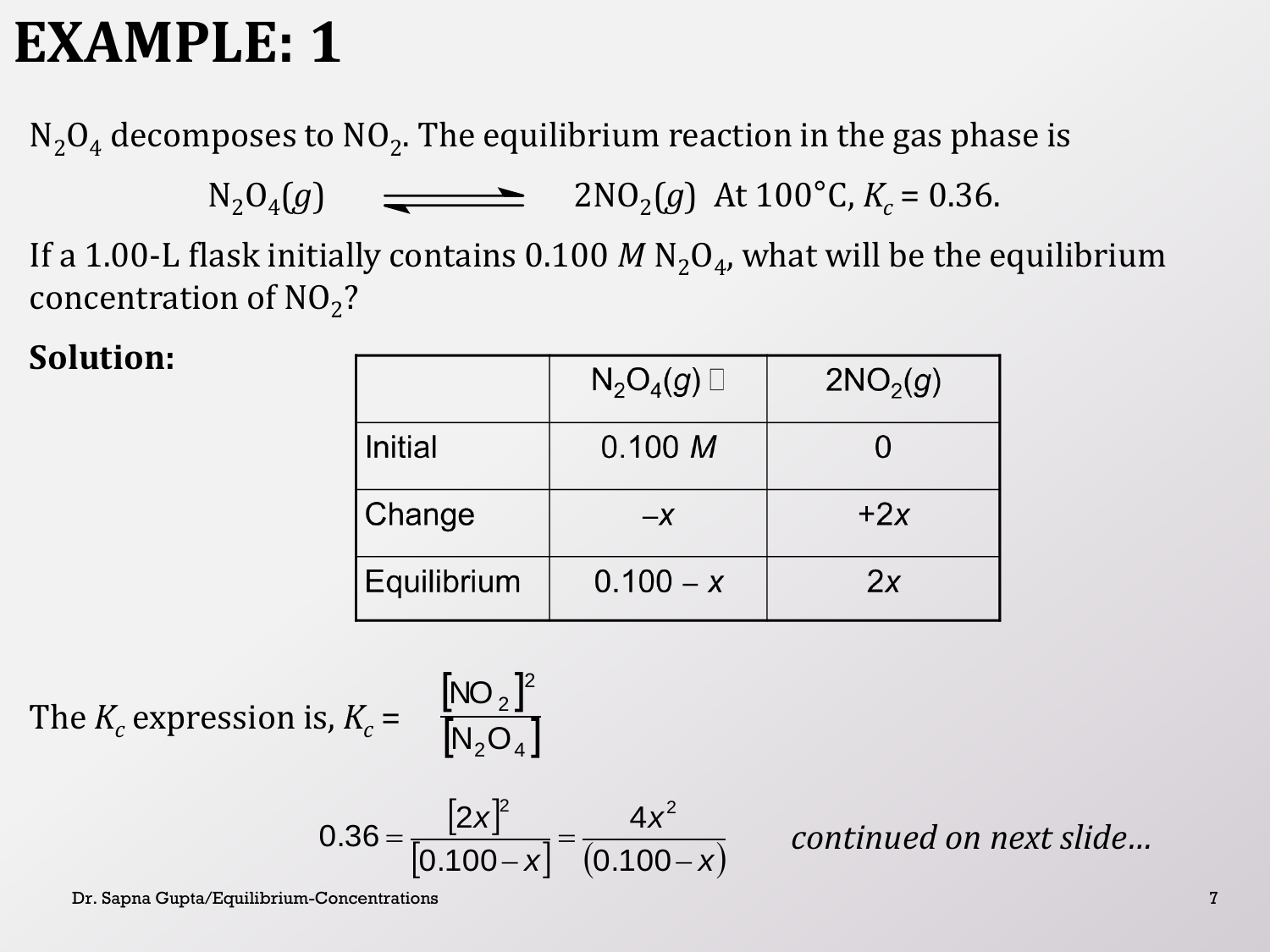#### **CONTD….**

Substitute:  $\begin{vmatrix} 0.100 - x \end{vmatrix}$   $(0.100 - x)$ *x x x* —  $=$  $\overline{\phantom{0}}$  $=$ 0.100 4 0.100 2 0.36 2  $\Lambda v^2$ 

Rearrange: (by cross multiplication)  $4x^2 + 0.36x - 0.036 = 0$  $\frac{|2x|^2}{|100 - x|} = \frac{4x^2}{(0.100 - x)}$ <br>
ation)  $4x^2 + 0.36x - 0.036 = 0$ <br>  $ax^2 + bx + c = 0$ <br>  $a = 4$   $b = 0.36$   $c = -0.036$  $ax^2 + bx + c = 0$ 

$$
a=4 \qquad b=0.36 \qquad c=-0.036
$$



$$
[NO2] = 2x = 2(0.06) = 0.12 M
$$

Dr. Sapna Gupta/Equilibrium-Concentrations 8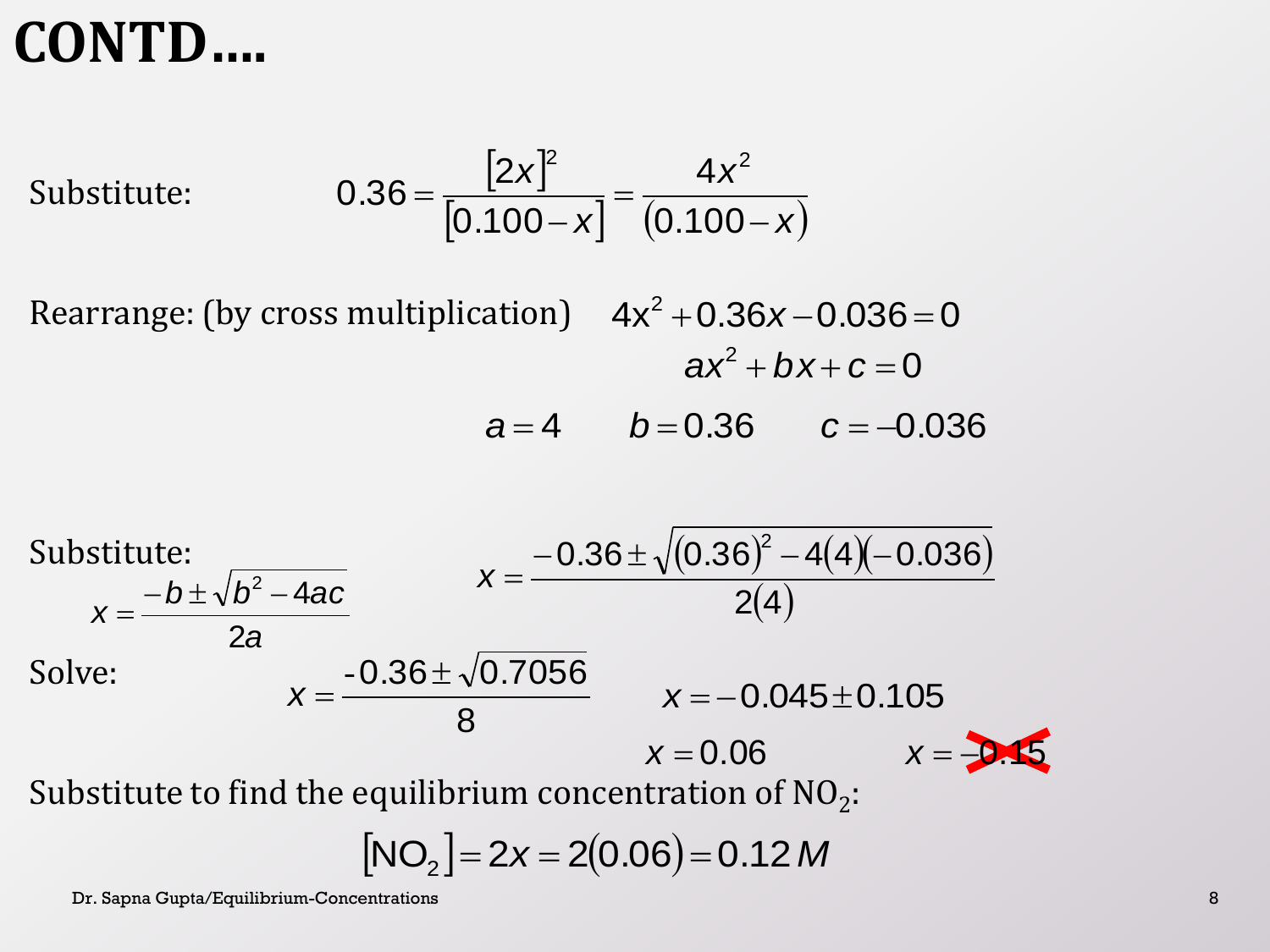#### **EXAMPLE: 2**

Given:  $H_2(g) + F_2(g)$   $\implies$  2HF(*g*);  $K_c = 1.15 \times 10^2$ 

3.000 mol of each species is put in a 1.500-L vessel. What is the equilibrium concentration of each species?

#### **Solution:**

Calculate initial conc. :

 $\left|H_2\right|_0 = \left|F_2\right|_0 = \left|HF_0\right|_0 = \frac{3.000 \text{ mJ}}{1.788 \text{ s}} = 2.000 \text{ M}$ 1.500 L  $[H_2]_0 = [F_2]_0 = [HF]_0 = \frac{3.000 \text{ mol}}{1.500 \text{ J}} =$ 

|             | $H_2(g)$ +  | $F_2(g)$    | 2HF(g)       |
|-------------|-------------|-------------|--------------|
| Initial     | 2.000 M     | 2.000 M     | 2.000 M      |
| Change      | $-X$        | $-X$        | $+2x$        |
| Equilibrium | $2.000 - x$ | $2.000 - x$ | $2.000 + 2x$ |

$$
K_c = \frac{\left[HF\right]^2}{\left[H_2\right]\left[F_2\right]}
$$

$$
1.15 \times 10^2 = \frac{[2.000 + 2x]^2}{[2.000 - x]^2}
$$

Dr. Sapna Gupta/Equilibrium-Concentrations 9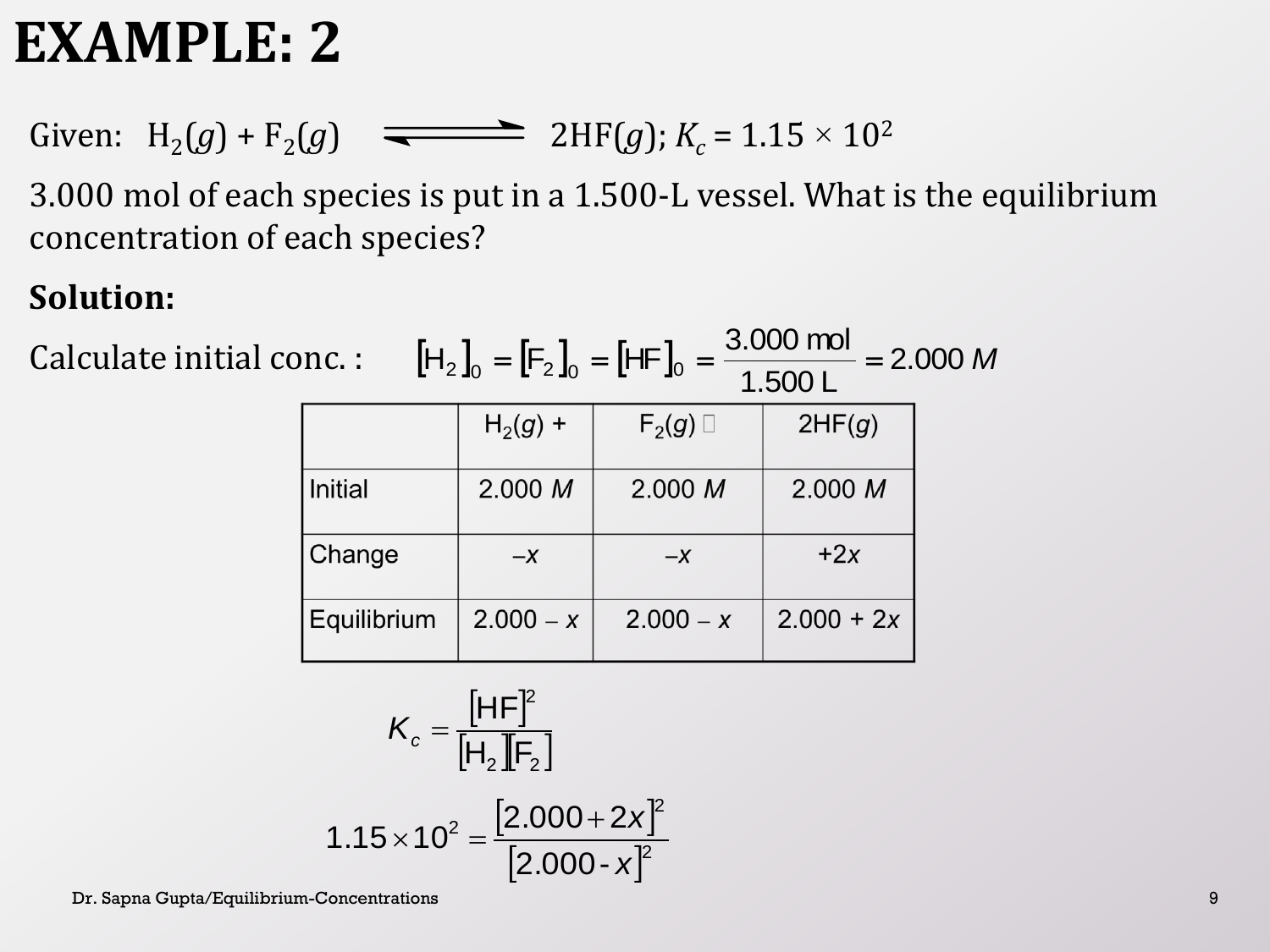### **CONTD…..**

• Contd….

Contd....

\n
$$
\sqrt{1.15 \times 10^{2}} = \sqrt{\frac{|2.000 + 2x|^{2}}{[2.000 - x]^{2}}}
$$
\n
$$
10.72 = \frac{|2.000 + 2x|}{[2.000 - x]}
$$
\n
$$
10.72(2.000 - x) = (2.000 + 2x)
$$
\n
$$
21.44 - 10.72x = 2.000 + 2x
$$
\n
$$
19.44 = 12.72x
$$
\n
$$
x = \frac{19.44}{12.72} = 1.528 M
$$
\nNow, we get the a equilibrium, we get

\n
$$
x = \frac{19.44}{12.72} = 1.528 M
$$

• Now compute the equilibrium concentrations:

*w* compute the equilibrium concentrations:  
\n[H<sub>2</sub>] = [F<sub>2</sub>] = 2.000 - 
$$
x
$$
 = 2.000 - 1.528 = 0.47 *M*  
\n[HF] = 2.000 + 2 $x$  = 2.000 + 3.06 = 5.06 *M*

• You can do a cross – check:

$$
K_c = \frac{\left[HF\right]^2}{\left[H_2\right]\left[F_2\right]} = \frac{(5.06)^2}{(0.47)^2} = 1.16 \times 10^2
$$

 $22$